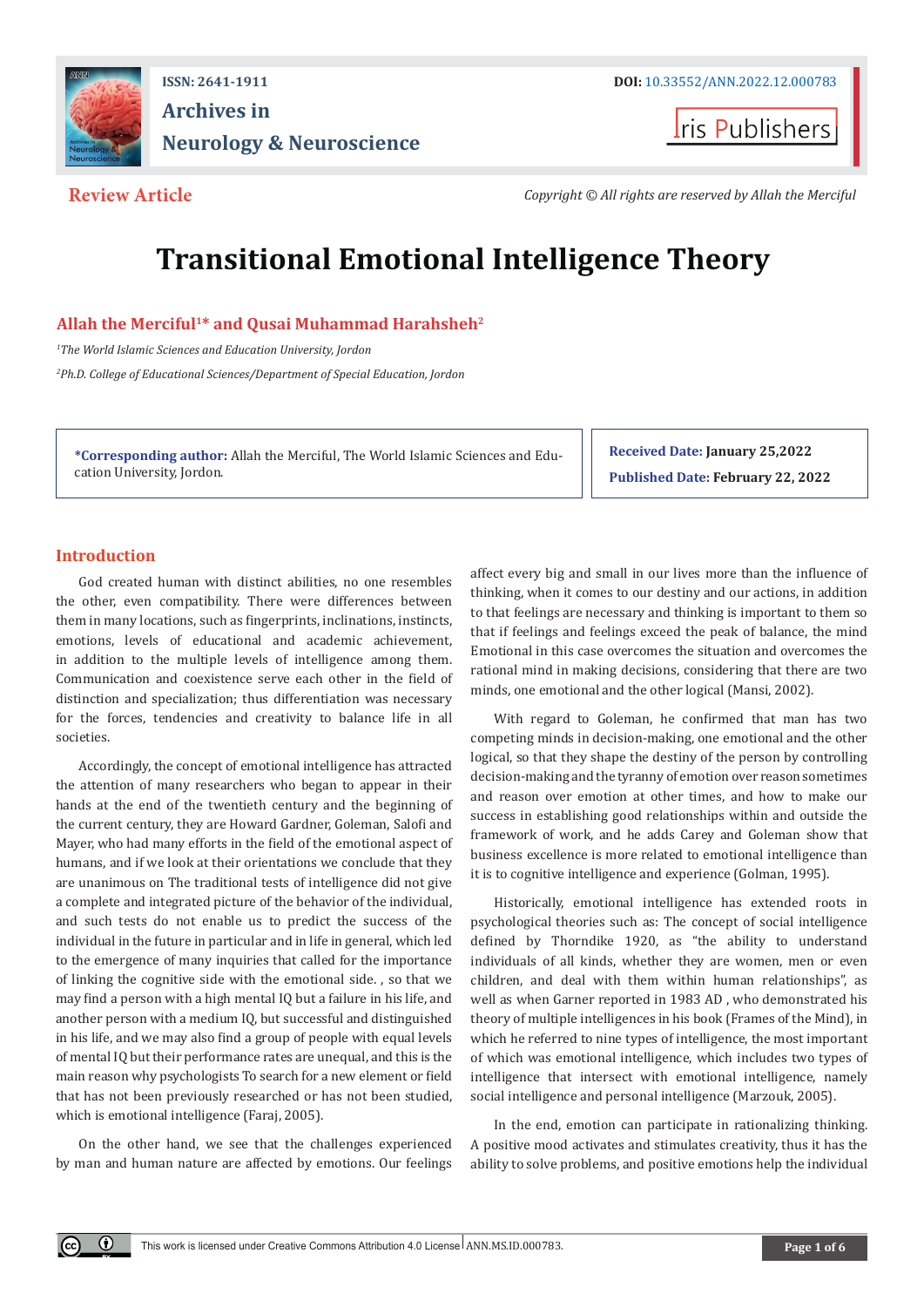to classify, arrange and organize information (Al-Khidr, 2002). Goleman defined Emotional Intelligence as a type of intelligence related to the ability to monitor a person's self, his emotions and emotions, and the emotions and emotions of others, and to distinguish between them, and to use the resulting information to guide his thinking, actions and decisions. Emotional intelligence is the intelligent use of emotions. A person can make his emotions work for him or for him by using them to rationalize his behavior and thinking in ways and means that increase his chances of success (Goleman, 1995).

And there are those who define emotional intelligence as the individual's ability to control his emotions, motivate himself, enthusiasm, perseverance, and the ability to push oneself high, understand and describe the feelings of others, and develop an integrated plan according to others (Balds, Moretto, and Kahl, 2000).

We conclude from the above that emotional intelligence is the axis that controls the management and regulation of emotions, directing them and controlling a person's emotions, which enhances his mental and emotional development, and accordingly the emotionally and socially intelligent individual believes that he is an individual who is better than others skilled in recognizing his emotions and the emotions of others correctly and accurately. Psychological stress is originally a psychological condition or phenomenon that all people must experience, especially in our Arab reality, so that these pressures vary, such as family, psychological, economic, scientific, personal, social, religious and clan pressures, in addition to those pressures that cling to the future, especially with regard to the dignity and being of the individual.

The Holy Qur'an also paid great attention to psychological pressures, and one of the manifestations of this interest is the presentation of the stressful situations that the believing group was exposed to in His saying, Blessed and Exalted be He: "There the believers were afflicted and they were shaken by a severe earthquake." God Almighty has spoken the truth (Surat Al-Ahzab, verse 11).

The Holy Qur'an also used psychological pressures as part of the psychological war against the infidels. The Almighty said: "The Fire they are offered to it in the morning and the night And on the day the Hour will come, enter the Pharaohs' family in a more severe way."

Therefore, the methods of coping and managing stressful situations differ according to age, the nature of the stressful situation, the cognitive structure of the individual and the personality type (Hussain, Hussein, 2006).

Studies have emphasized the need to define the methods or skills that the individual uses in facing events in daily life, as they include cognitive and behavioral methods that work to mitigate stressful situations and restore and relieve psychological balance in humans, so that he has the ability to psychological, behavioral and social adaptation with our daily life in which we live This was

confirmed in Sorour's study (2003), which aimed to study the relationship between coping skills and emotional intelligence.

Al-Rufou' (2011) conducted a study aimed at revealing the level of emotional intelligence and adaptation to life among students of Tafila Technical University. The study sample was 392 male and female, 208 male and 184 female, and the results concluded that there are statistically significant differences on the emotional intelligence scale due to gender variable in favor of females, academic level in favor of the fourth year, and specialization in favor of students of scientific disciplines.

Sinha & Suman, Roy (2013) also conducted a study to find out the relationship between emotional intelligence and academic achievement motivation. The study sample included 105 students, 48 males and 57 females from the twelfth grade, and the results of the study concluded that there is a positive relationship It is statistically significant between emotional intelligence and academic motivation, and the results indicate that the student's degrees in academic achievement motivation differ according to his degrees in emotional intelligence.

On the other hand, Al-Maghraby conducted in 2008 a study aimed at revealing the relationship of emotional intelligence with professional competence among a sample of secondary school teachers in the city of Makkah Al-Mukarramah. The study sample consisted of 164 teachers, where the results of the study showed that there is a statistically significant relationship at the level of  $(05.0 \leq)$ between emotional intelligence and professional competence, and a statistically significant relationship was found at  $(5.0) \leq$  between the variable of experience and professional competence, and that there is a relationship level of  $( \leq 05.0)$  between the academic qualification and the level of professional creativity among teachers, and that there is a statistically significant relationship at the level  $(65.0)$  between years of experience and the efficiency scale with statistical significance between the average years of experience and the emotional intelligence scale.

In a study conducted in the State of Kuwait concerned with the level of multiple intelligences of secondary school principals and teachers in the State of Kuwait and its relationship to the organizational climate in their schools from the point of view of principals and teachers, it was found that emotional intelligence ranked first among the arithmetic averages of the types of intelligence in the sample, where the arithmetic mean of emotional intelligence in the sample 78.21 with a standard deviation of 24.24 (Al Dhafiri, 2010).

In the same study, the arithmetic averages of the multiple intelligences of secondary school teachers in the State of Kuwait ranged between (31.75 -20.46) and at an average level, and emotional intelligence came in the first place with an arithmetic mean (31.75) and a standard deviation (92.2), and it also showed a positive relationship with statistical significance. At the level (05.0 ≤) between emotional intelligence and the domain of "familiarity" only after teachers' behavior, the value of the correlation coefficient was 105.0 (Al-Dhafiri, 2010).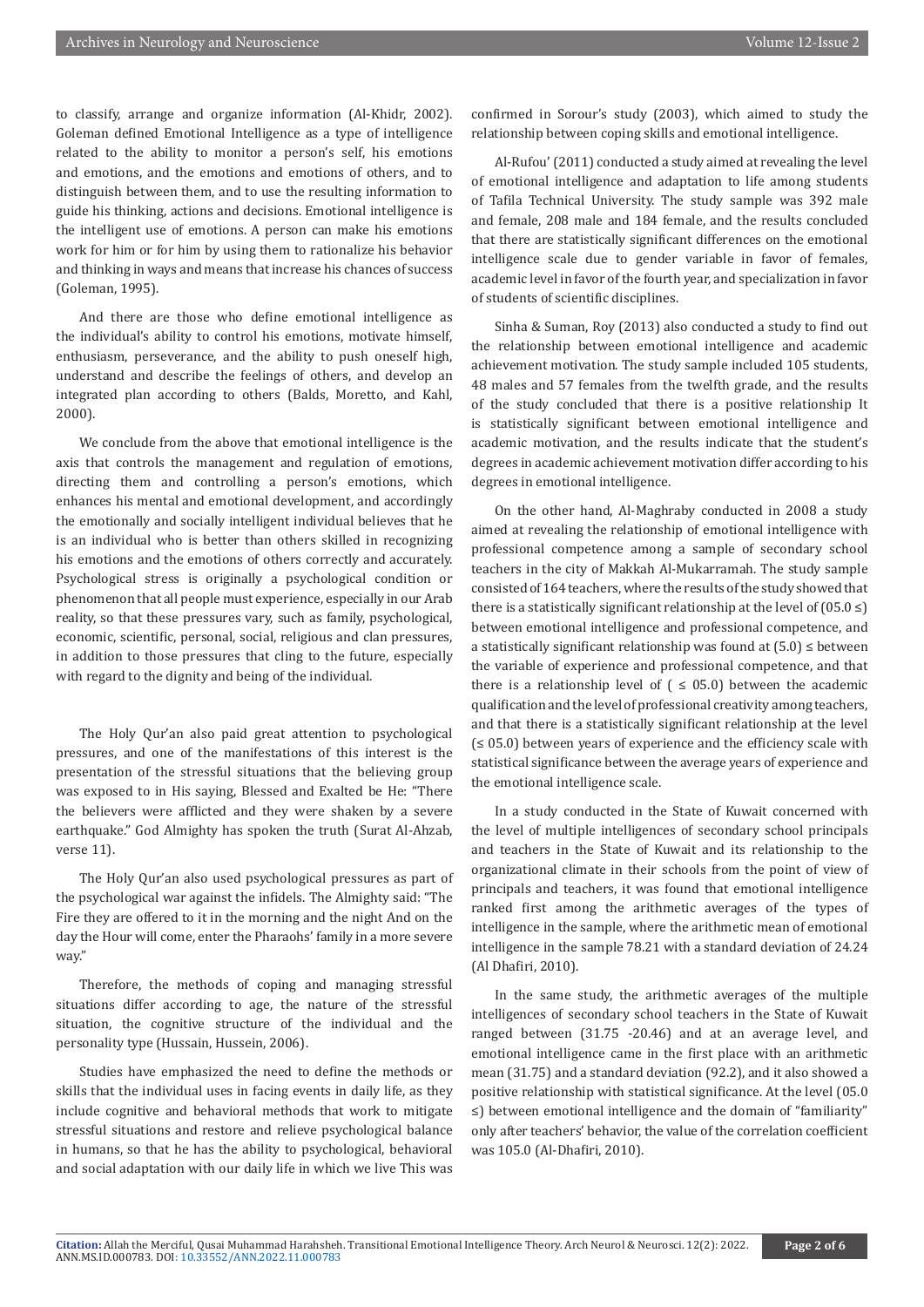In Amman, Al-Borini conducted a study in 2006 that aimed to know the level of emotional intelligence among the principals of private primary schools in the capital Amman, and its relationship to the level of their administrative performance from the point of view of their teachers. The study sample consisted of 100 private primary school principals in Amman Governorate, and 486 male and female teachers who were chosen randomly.

Two tools were used to collect data: the first measures emotional intelligence and the second measures the managerial performance of managers, where the results of the study showed a high level of emotional intelligence according to the managers' answers themselves. It was also found that there is a high level of administrative performance among these principals from the teachers' point of view. And there was no statistically significant relationship in the level of emotional intelligence of managers and the level of their managerial performance. In addition, the results indicated that there were statistically significant differences in the level of emotional intelligence among the principals of private basic schools due to the gender variable and in favor of the principals. And for the educational qualification variable and in favor of the higher diploma, and there were no statistically significant differences due to the variable years of experience in administrative work. In contrast, there were statistically significant differences in the level of administrative performance due to the variable of gender and educational qualification in the field of leadership only (Al-Borini, 2006). In a study conducted by Professor Fekken & Sivanathan (2002), which aimed to identify the nature of emotional intelligence, ethical thinking, and transformational leadership among faculty members at an American university as leaders who have their own importance, 35 study sample was chosen as the target of the study. The number of their assistants has reached 232, setting ranks for the leadership behavior of the faculty members due to their effectiveness and influence. The results of the study showed that leaders with high scores in emotional intelligence were considered to have very high levels of transformational leadership styles as reported by their assistants and supervisors. They were also considered efficient and always ready to work and serve. That high emotional intelligence was not correlated with the ratings of effectiveness and influence placed by supervisors for faculty members who had high correlations with professional competence and effectiveness (Fekken & Sivanathan, 2002).

Mylar and Salovey Model (Mental Ability Model): a. The development of the affective theory of John Mayer and Peter Salovey: John Mayer and Peter Salovey were the first to use the term emotional intelligence in its academic connotation, and presented their theories of emotional intelligence, relying in their model on explanations of mental abilities; In the human constitution, emotions are distinguished as one of the basic categories of the three parts of the mind (knowledge, sentiment, and motivation).

As for the cognitive component, it includes memory, justification, logical judgment and abstract thinking, while the affective component includes feelings, mood, and various emotional states, while the motivation component includes behavior drivers towards physiological motives, or social goals, and according to

these divisions, Mayer and Salovey see that the term intelligence It comes from the term (intelligence) and the term (emotion), on the basis of the existing overlap between them, while motivation is an essential part of personality and a secondary component in which emotional intelligence is manifested. Bad thinking may create a bad mood, and thus the term emotional intelligence is a medium for the interaction of the three components of the mind and refers to the integration of the emotional cognitive system, and at the present time the emphasis is increasing on the psychological importance of emotion and its having functions independent of the cognitive preparations defined by Darwin (who referred to two functions They are useful for emotion; the first: that emotion strengthens adaptive behavior, and the second: that emotion advances to an independent, connected system that confers survival benefits on the overall species. and individual systems, and that emotions are the primary source of motivation, as they provoke, strengthen and direct human actions, and emotional experiences provide individuals with important information about their environments and attitudes, and this information constitutes judgments for individuals and their actions.

This confirms the role of emotions in directing thinking, whether negatively or positively, and this is what prompted Mayer and Salovey to consider emotions of all kinds as a potential contribution to thinking rather than being irrational. emotional, and the use of this emotional information, and that the individual's level of emotional intelligence contributes to his intellectual and emotional happiness and his growth, and the individual's ability to adapt and face life successfully depends on the integrated use of his emotional and mental abilities, the mind without conscience becomes sterile, and conscience without mind becomes blind.

B. Theoretical foundations of emotional intelligence according to Mayer and Salovey: Mayer and Salovey's model is based on a set of assumptions, which we summarize as follows: First: Emotional intelligence is a logical result of the achievements of the scientific mind in the field of intelligence in general: this model has benefited from scientific accumulation in many points: Where this model benefited from the general development of the concept of emotional intelligence in the history of female researchers, whether in Thorandik's theory of social intelligence, or Gardner's multiple intelligences, and this model benefited from the progress of neurobiological anatomy, and the significance of the relationship between thinking and emotion, and this model also benefited from the progress of scientific research In educational psychology theories are as follows:

A- The measure of emotional intelligence relied on the trend of multi-factorial

B- He relied on Piaget's theory of growth and development in his treatment of the growth of emotional intelligence

C- He benefited from the information orientation model in the mental interpretation of information processing, given that emotional intelligence is at the core of information processing saturated with emotions.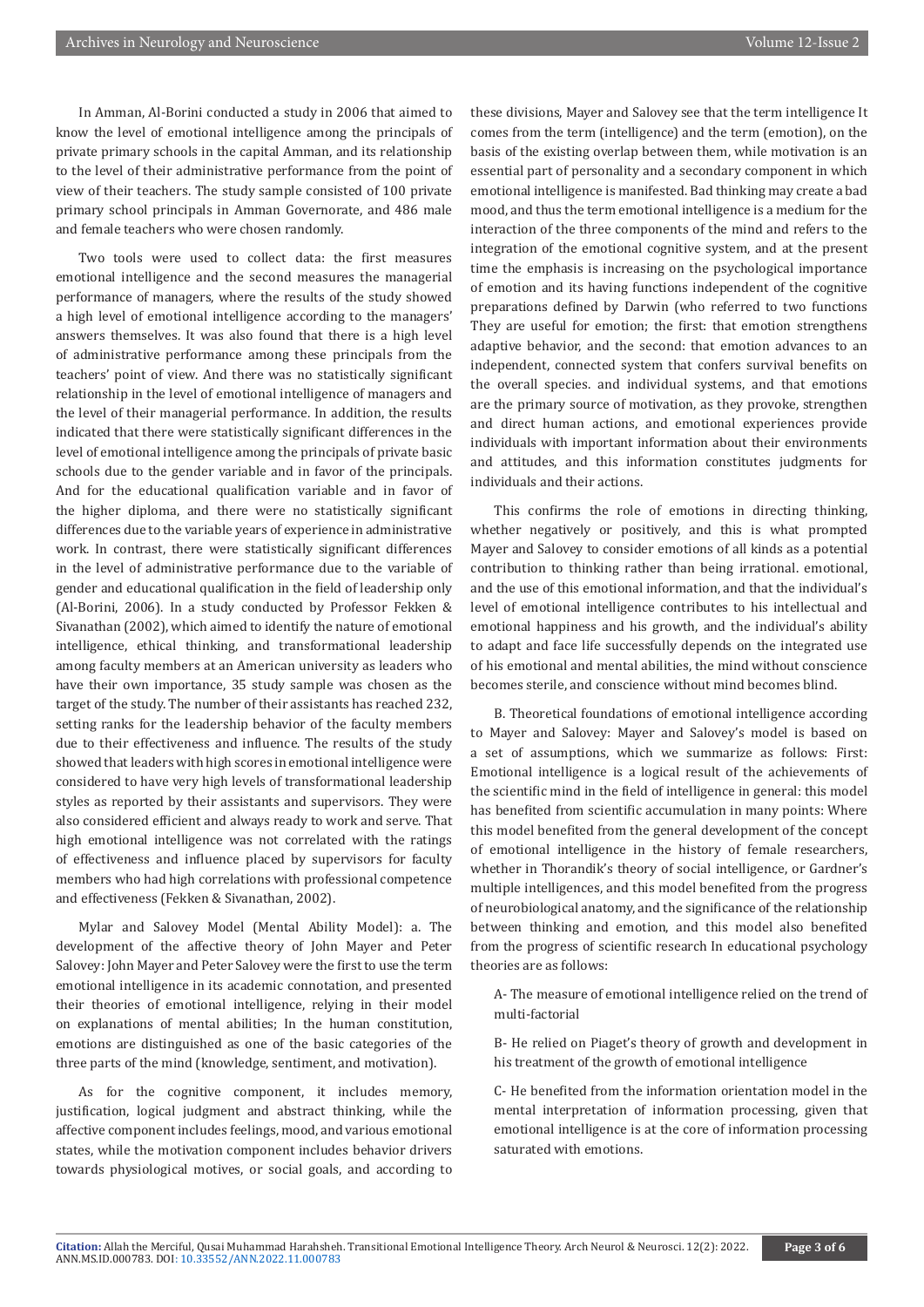D- This model benefited from the advancement of psychology theories in the possibility of the interference of thinking in emotion (Mayer, J, Salovey, P, 1990).

Second: the universality of the meaning of emotion. This model relied on a basic global rule that emphasizes the universality of the meaning of emotions, and the specificity of emotional evaluation according to the prevailing cultural reference; As for the universality of emotions, they are linked to a rule of universal meaning, which researchers have referred to since ancient times. For example, the feeling of anger is associated with a feeling of injustice, and the feeling of sadness is associated with a feeling of loss (Mayer, J, Salovey, P, 1990).

Third: Classification of intelligence in terms of cold and heat Information scientists classified intelligence into two main types: Cold Intelligence, which includes (spatial intelligence - verbal intelligence - logical information processing), which is objective thinking devoid of any subjective smear, and the second beating is Hot Intelligence. It includes (practical - personal - emotional social intelligence - non-verbal cognition skills - emotional talent) (Mayer, J, Salovey, P, 1990).

Fourth: the dialectical relationship between thinking and emotion, the research of this model relied on what was approved by cognitive psychology in the field of emphasizing the dialectical relationship between thinking and emotion, and the idea of beyond mood, where both Mayer and Salovey developed the idea of beyond mood (simh - state), (Meta Mood) on the basis of the individual's awareness and attention to what is beyond the mood and the extent of his attempt to modify the mood (Mayer, J, Salovey, P, 1990).

Fifth: This model relied on the direction of information in its interpretation of the brain's work as a mental program that receives information - inputs and processes the information under the name of processing, and then extracts the information in the form of outputs (Mayer, J, Salovey, P, 1990).

Daniel Goleman's Emotional Intelligence Model: The Daniel Goleman model of emotional intelligence is a trait or mixed model, which sees emotional intelligence as a combination of mental abilities and personality characteristics such as optimism, wellbeing or happiness in life.

Goleman's theory is one of the most recent theories on this subject, as it appeared at the end of the last century, specifically in the year 1995 AD, and his book (Emotional Intelligence) topped the list of the most popular books for ten months in Britain, and he is the founder of the Emotional Intelligence Services Center in Boston, and from the book The New York Times has been in the brain and behavioral sciences for more than twenty years.

On the other hand, Goleman presents in his book (Emotional Intelligence) a new explanation for the causes of psychological and behavioral problems in families and societies, and calls for a culture of mind and heart together. In his interpretations, he relied on studies and research conducted on the human brain during the past two decades to conclude from it the emotional structure of the brain that explains how strong emotions dominate the thinking

mind, and how the decline in emotional intelligence causes many problems among humans because it destroys the mind and threatens physical and psychological health Both. (Goleman, 1995: 271-286)

Goleman presented a model of emotional intelligence that depends on the personality traits and characteristics of the individual, including the capabilities and self and psychological motives of the individual, and he presented two books that had a great impact in spreading this concept in literary and scientific circles. Emotional) and published in 1998 AD. Goleman defined emotional intelligence as "the set of emotional skills that an individual possesses and is required to succeed in professional interactions and in various life situations," and he defined emotional intelligence in another place as "the ability to recognize our feelings and the feelings of others and motivate ourselves, and to manage our emotions, emotions, and relationships with others." effectively. (Goleman, 1995: 271-286)

Domains of emotional intelligence according to Goleman: Goleman explained in his books that emotional intelligence includes five dimensions or basic skills and twenty-five sub-competencies. Professional success depends on a large number of them, and each person has special qualities that determine the strength and limits of each competency, and no person reaches the point of perfection in these competencies, and competency is known Emotional intelligence is the learned ability that depends on emotional intelligence and affects the performance of the individual, and that emotional intelligence determines our potential energies to learn practical skills that are based on the five basic skills.

First: personal competence It consists of three sub-dimensions: self-awareness, self-regulation, and motivation. Each of these three dimensions includes the following competencies: A- Selfawareness: It means emotional awareness or emotional awareness, and it is an expression of the individual's knowledge of his emotions and feelings and his awareness of their effects, and it includes the following points: Accurate self-evaluation, which means knowing the strengths and weaknesses of the individual and their limits.

Self-confidence means a sense of self-worth and capabilities.

B- Self-regulation: It means controlling the individual's internal states, impulses, and internal sources of energy, and includes the following competencies: Self-control means controlling inappropriate impulses and impulses. Trustworthiness means achieving good levels of integrity and integrity of character. Conscientiousness means taking responsibility for personal performance and fulfillment of obligations. The ability to adapt means flexibility in the face of change. Renewal means feeling comfortable with new ideas, trends, and information.

C- Motivation: It expresses the emotional tendencies that direct or facilitate the achievement of the goal, and include: Achievement motivation means perseverance and effort to improve or achieve a level of excellence. Commitment means planning to achieve the goals of the group or organization. Proactive means being ready to act when the opportunity arises. Optimism means determination to reach goals despite obstacles and frustrations.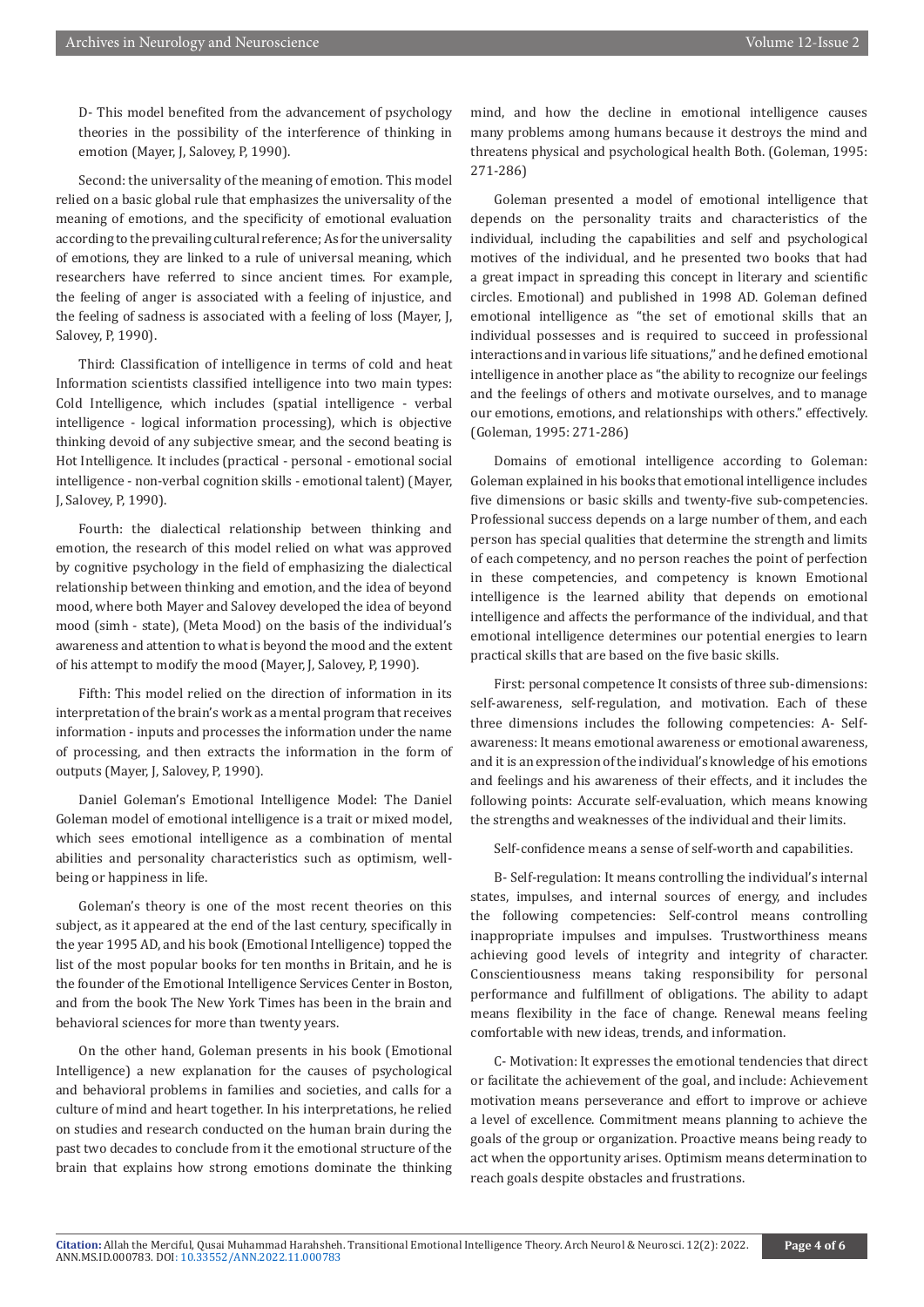Secondly, social competence. It consists of two sub-dimensions: empathy and social skills, and each of these two dimensions includes sub-competencies as follows:

A- Empathy: It means understanding the feelings, needs and interests of others and includes the following competencies: Understanding others means being aware of others' feelings and points of view, and actively taking an interest in their interests.

Developing others means sensing the development needs of others and strengthening their capabilities.

Service orientation, which means anticipating the needs of others, realizing them, and trying to satisfy them.

Promoting diversity and it is intended to create opportunities for people of different backgrounds, needs and goals, and whoever is characterized by this competence respects people of their different orientations and builds good relations with them. An environment that people can make prosperous.

-Political awareness, which means reading the current emotions of the group, and the strength of the relationships between its members.

b- Social skills: It means the skill at winning others and urging them to behave in a desirable manner. It includes the following competencies:

Influence means that he improves the use of effective and influential techniques to persuade others and has the ability to win a lot of people and uses complex strategies such as indirect influence to build consensus and support.

Communication means listening openly, sending clear and convincing messages to others, and dealing with difficult topics simply.

Conflict management means the ability to negotiate and resolve differences and the ability to deal with difficult personalities and chronic problems in a diplomatic and tactical manner. It also encourages open discussion and focuses on latent and invisible points of conflict. Leadership means the ability to direct individuals and groups and motivate them to achieve and is characterized by the use of leadership by example. Stimulating change means stimulating, taking initiative, managing change, recognizing the need for change and removing obstacles and barriers to change. Building links means fostering beneficial relationships and building and maintaining inclusive informal networks, as well as building an atmosphere of harmony and maintaining others within or outside the framework and building and maintaining personal friendships between institutions. Cooperation and participation means working with others to achieve common goals.

Team potential means creating team spirit to achieve collective goals that reflect team spirit and orientation. (Goleman, 1995: 271- 286). We conclude from the above that there is a great importance for emotional intelligence in various areas of life, especially in the field of education. It is worth citing here that Plato said, "Every learning has an emotional basis," as there is no thinking without pure emotion, just as there is no emotion without sound thinking.

Many researches have been conducted on the importance of emotional intelligence in education due to its great role in the integration of the student's personality and enabling him to deal in a balanced manner with his surroundings during the learning process, as emotional health is very necessary for effective learning to occur.

The blending of mental and emotional abilities is a key focus in the success of the student's learning process, where his mental abilities are employed in understanding and absorbing the educational content, and the student needs to use his emotional abilities that enable him to enhance self-confidence, curiosity, selfanalysis and knowledge of personal motives, and thus learning is A harmonious process that enriches the mind, heart and body.

It is worth noting that the lack of interest in developing the student's emotional abilities can lead to emotional poverty that usually causes various problems such as violence, negativity, stubbornness, rioting, sabotage, apathy, lack of self-confidence and lack of internal deterrence (conscience).

Psychometric properties of emotional intelligence:

Psychometric properties are known as providing validity and reliability coefficients for the scale in a specific environment, where the concept of validity indicates that the measurement accurately measures the objectives set for its measurement without others. Procedurally calculating the validity and stability coefficients of the measurement. Emotional intelligence is measured by the degree that the student obtains on the study scale. (Mayer & Saloney 1997: 5)

Those who contemplate the scientific studies that have examined the psychological characteristics of this group find a diversity in the results of these studies, as some of these studies have shown that these students are characterized by many positive traits such as: emotional stability, autonomy, self-confidence, curiosity, leadership abilities and the ability to communicate, while other studies have shown This category of students suffers from psychological problems and has special needs due to their psychological characteristics, as it showed that they suffer from social isolation, psychological difficulties and social problems, which are manifested in the asynchronous growth between mental abilities and emotional abilities, excessive sensitivity and a sense of differentiation or difference and the tendency to isolation and thinking The duo is either all or nothing and also strives for extra perfectionism.

And if it is taken into account that it is not possible to separate the cognitive side from the emotional side, or separate thinking from feelings in the learning process.

Emotional intelligence: a comparative study between academically superior students and ordinary students in the basic stage in Jordan and its relationship to the variables of gender and age contemplated in the current school curricula. For the student, it does not necessarily mean that a similar progress has occurred in emotional development, especially if we know that emotional development is not considered a school subject and therefore has no place in the school curriculum (Jarwan, 2004).